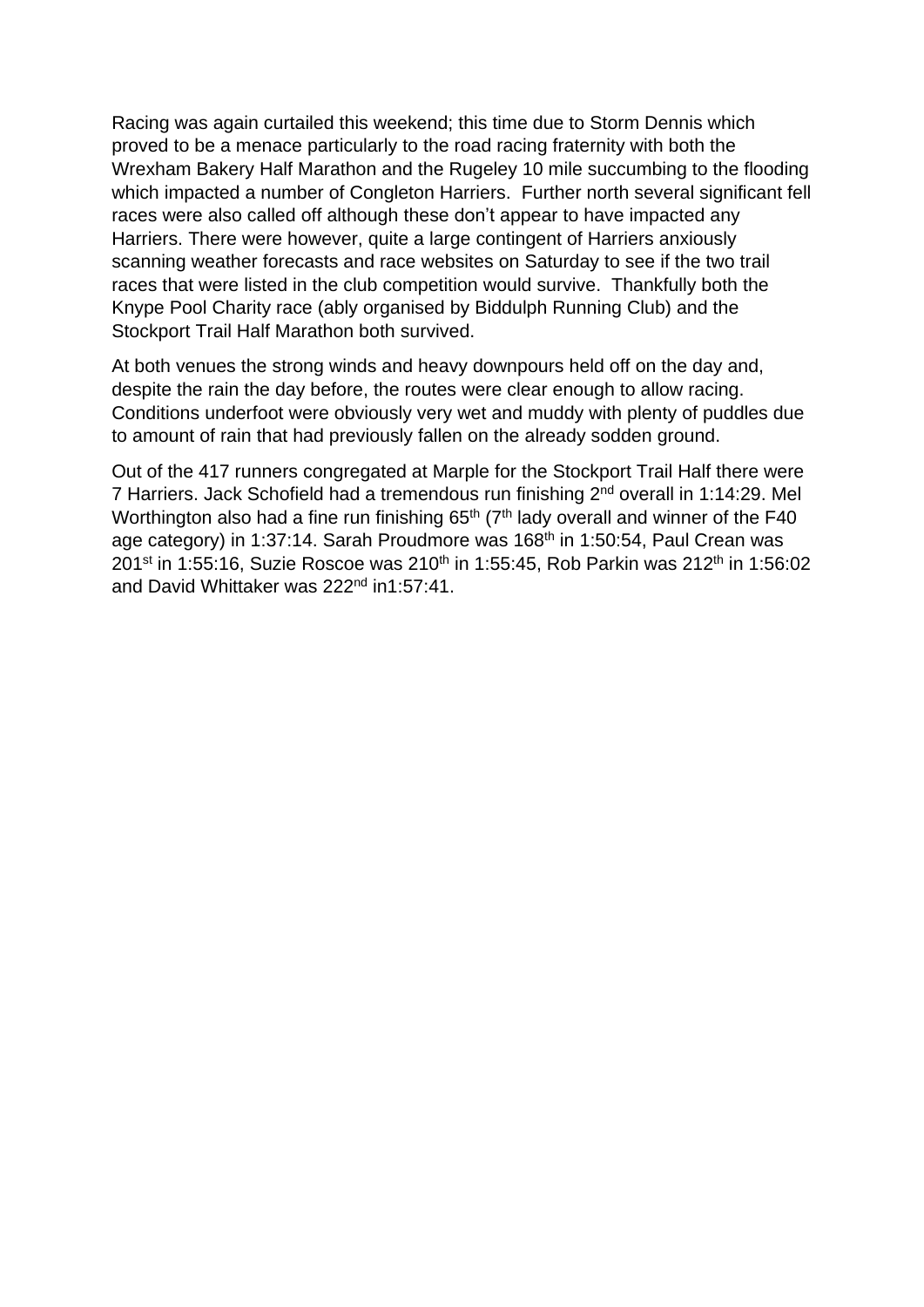

Jack Schofield Photo: Jon-Paul Kearns

At Knype Pool there were 14 Harriers lining up on the starting line for the 4.7-mile undulating run around the reservoirs and through the trees which made the Harriers the club with most runners in attendance out of the 154 at the race. Tom Walker was first back in 7<sup>th</sup> place in 32:51 followed by Stuart Rider, 12<sup>th</sup> in 34:25, Charmaine Wood, 38<sup>th</sup> in 39:33, James Yates, 46<sup>th</sup> in 40:28, Elizabeth Lingford, 47<sup>th</sup> in 40:36, Guy Lingford, 50<sup>th</sup> in 41:40, Nick Budd, 51<sup>st</sup> in 41:49, Kelly Hurlstone, 75<sup>th</sup> in 45:18 (an impressive run given she sandwiched the race between a further 15 miles of